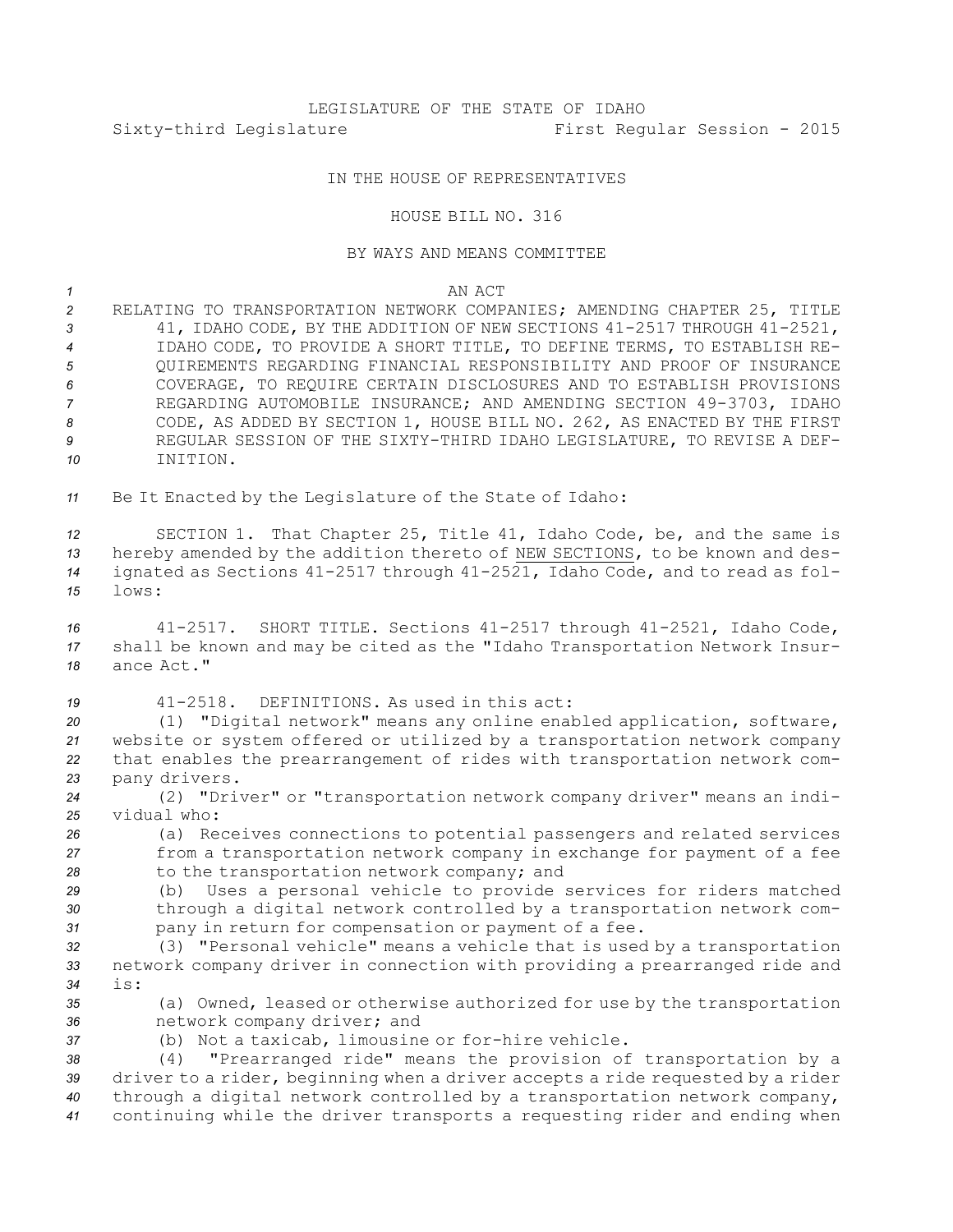*<sup>1</sup>* the last requesting rider departs from the personal vehicle. <sup>A</sup> prearranged *<sup>2</sup>* ride does not include transportation provided using <sup>a</sup> taxi, limousine or *3* other for-hire vehicle.

 (5) "Rider" or "transportation network company rider" means an indi- vidual or persons who use <sup>a</sup> transportation network company's digital network to connect with <sup>a</sup> transportation network driver who provides prearranged rides to the rider in the driver's personal vehicle between points chosen by the rider.

 (6) "Transportation network company" means <sup>a</sup> corporation, partner- ship, sole proprietorship or other entity that is operating in Idaho that uses <sup>a</sup> digital network to connect transportation network company riders to transportation network company drivers who provide prearranged rides. <sup>A</sup> transportation network company shall not be deemed to control, direct or manage the personal vehicles or transportation network company drivers that connect to its digital network, except where agreed to by written contract.

 41-2519. FINANCIAL RESPONSIBILITY OF TRANSPORTATION NETWORK COM- PANIES AND DRIVERS -- PROOF OF COVERAGE. (1) Effective July 1, 2015, and thereafter, <sup>a</sup> transportation network company driver or transportation network company on the driver's behalf shall maintain primary automobile in- surance that recognizes that the driver is <sup>a</sup> transportation network company driver or otherwise uses <sup>a</sup> vehicle to transport passengers for compensation and covers the driver:

*<sup>23</sup>* (a) While the driver is logged on to the transportation network com-*<sup>24</sup>* pany's digital network; or

*<sup>25</sup>* (b) While the driver is engaged in <sup>a</sup> prearranged ride.

 (2) The following automobile insurance requirements shall apply while <sup>a</sup> participating transportation network company driver is logged on to the transportation network company's digital network and is available to re-ceive transportation requests but is not engaged in <sup>a</sup> prearranged ride:

 (a) Primary automobile liability insurance in the amount of at least fifty thousand dollars (\$50,000) for death and bodily injury per per- son, one hundred thousand dollars (\$100,000) for death and bodily in- jury per incident and twenty-five thousand dollars (\$25,000) for prop-erty damage.

*<sup>35</sup>* (b) The coverage requirements of this subsection may be satisfied by *<sup>36</sup>* any of the following:

*<sup>37</sup>* (i) Automobile insurance maintained by the transportation net-*<sup>38</sup>* work company driver;

- *<sup>39</sup>* (ii) Automobile insurance maintained by the transportation net-*<sup>40</sup>* work company; or
- *<sup>41</sup>* (iii) Any combination of the two (2).

*<sup>42</sup>* (3) The following automobile insurance requirements shall apply while *<sup>43</sup>* <sup>a</sup> transportation network company driver is engaged in <sup>a</sup> prearranged ride:

*<sup>44</sup>* (a) Primary automobile liability insurance that provides at least one *<sup>45</sup>* million dollars (\$1,000,000) for death, bodily injury and property dam-*46* age;

*<sup>47</sup>* (b) The coverage requirements of this subsection may be satisfied by *<sup>48</sup>* any of the following: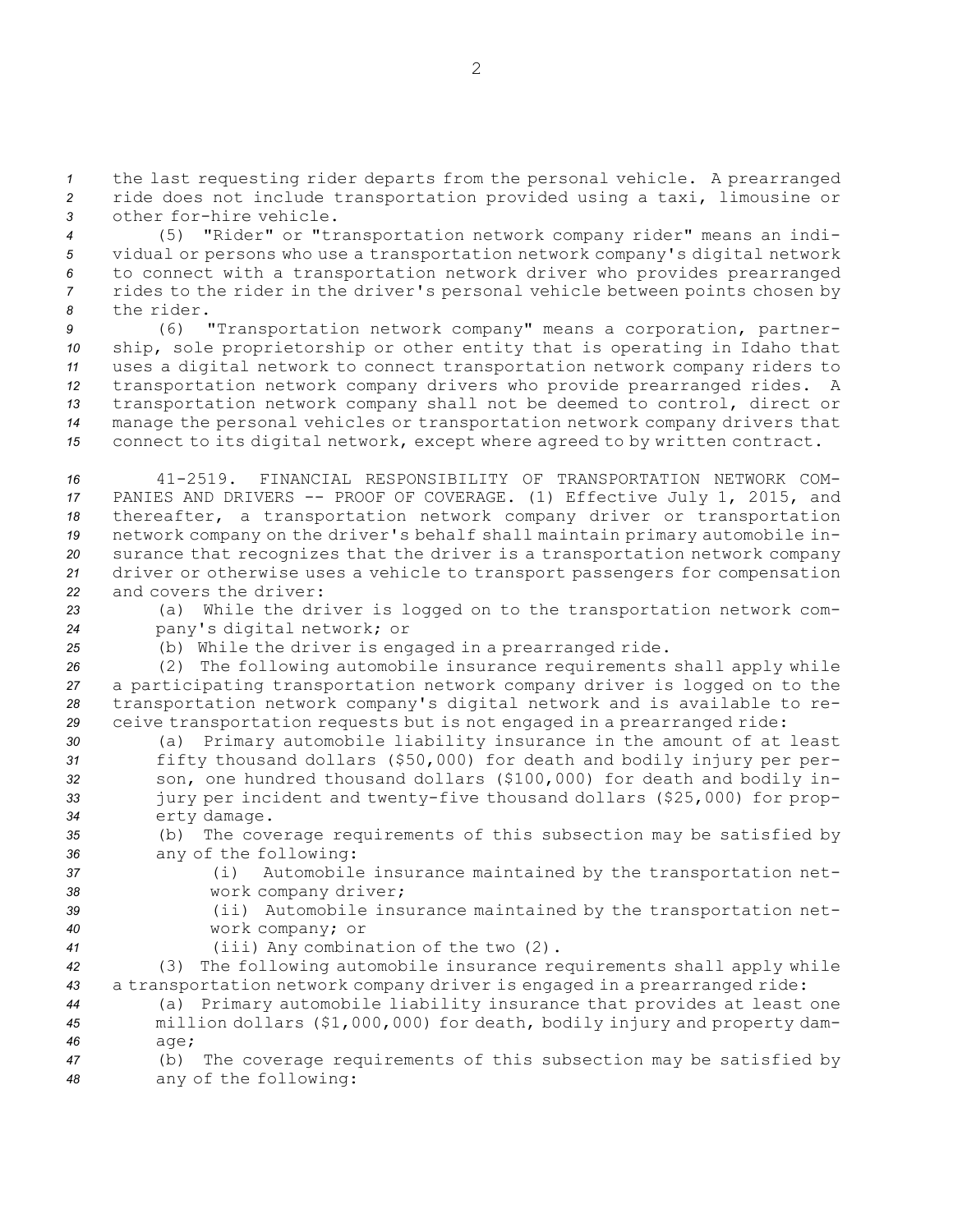*<sup>1</sup>* (i) Automobile insurance maintained by the transportation net-*<sup>2</sup>* work company driver;

*<sup>3</sup>* (ii) Automobile insurance maintained by the transportation net-*<sup>4</sup>* work company; or

*<sup>5</sup>* (iii) Any combination of the two (2).

 (4) If insurance maintained by <sup>a</sup> driver in subsection (2) or (3) of this section has lapsed or does not provide the required coverage, insurance maintained by <sup>a</sup> transportation network company shall provide the coverage required by this section beginning with the first dollar of <sup>a</sup> claim and have the duty to defend such claim.

 (5) Coverage under an automobile insurance policy maintained by the transportation network company shall not be dependent on <sup>a</sup> personal automo- bile insurer first denying <sup>a</sup> claim nor shall <sup>a</sup> personal automobile insurance policy be required to first deny <sup>a</sup> claim.

*<sup>15</sup>* (6) Insurance required by this section may be placed with an insurer au-*<sup>16</sup>* thorized under title 41, Idaho Code, or with <sup>a</sup> surplus lines insurer eligible *<sup>17</sup>* under the surplus line law, sections 41-1211 through 41-1234, Idaho Code.

*<sup>18</sup>* (7) Insurance satisfying the requirements of this section shall be *<sup>19</sup>* deemed to satisfy the financial responsibility requirement for <sup>a</sup> motor vehi-*<sup>20</sup>* cle under chapter 12, title 49, Idaho Code.

 (8) <sup>A</sup> transportation network company driver shall carry proof of cover- age satisfying subsections (2) and (3) of this section with him or her at all times during his or her use of <sup>a</sup> vehicle in connection with <sup>a</sup> transportation network company's digital network. In the event of an accident, <sup>a</sup> trans- portation network company driver shall provide this insurance coverage in- formation to the directly interested parties, automobile insurers and in- vestigating police officers, upon request. Upon such request, <sup>a</sup> transporta- tion network company driver shall also disclose to directly interested par- ties, automobile insurers, and investigating police officers whether he or she was logged on to the transportation network company's digital network or on <sup>a</sup> prearranged ride at the time of an accident.

 41-2520. DISCLOSURES. The transportation network company shall dis- close in writing to transportation network company drivers the following be- fore they are allowed to accept <sup>a</sup> request for <sup>a</sup> prearranged ride on the trans-portation network company's digital network:

 (1) The insurance coverage, including the types of coverage and the limits for each coverage, that the transportation network company provides while the transportation network company driver uses <sup>a</sup> personal vehicle in connection with <sup>a</sup> transportation network company's digital network; and

 (2) That the transportation network company driver's own automobile insurance policy might not provide any coverage while the driver is logged on to the transportation network company's digital network and is available to receive transportation requests or is engaged in <sup>a</sup> prearranged ride depend-ing on its terms.

 41-2521. AUTOMOBILE INSURANCE. (1) Insurers that write automobile in- surance in this state may exclude or continue to exclude any and all coverage afforded under the owner's insurance policy for any loss or injury that oc-curs while <sup>a</sup> driver is logged on to <sup>a</sup> transportation network company's digi-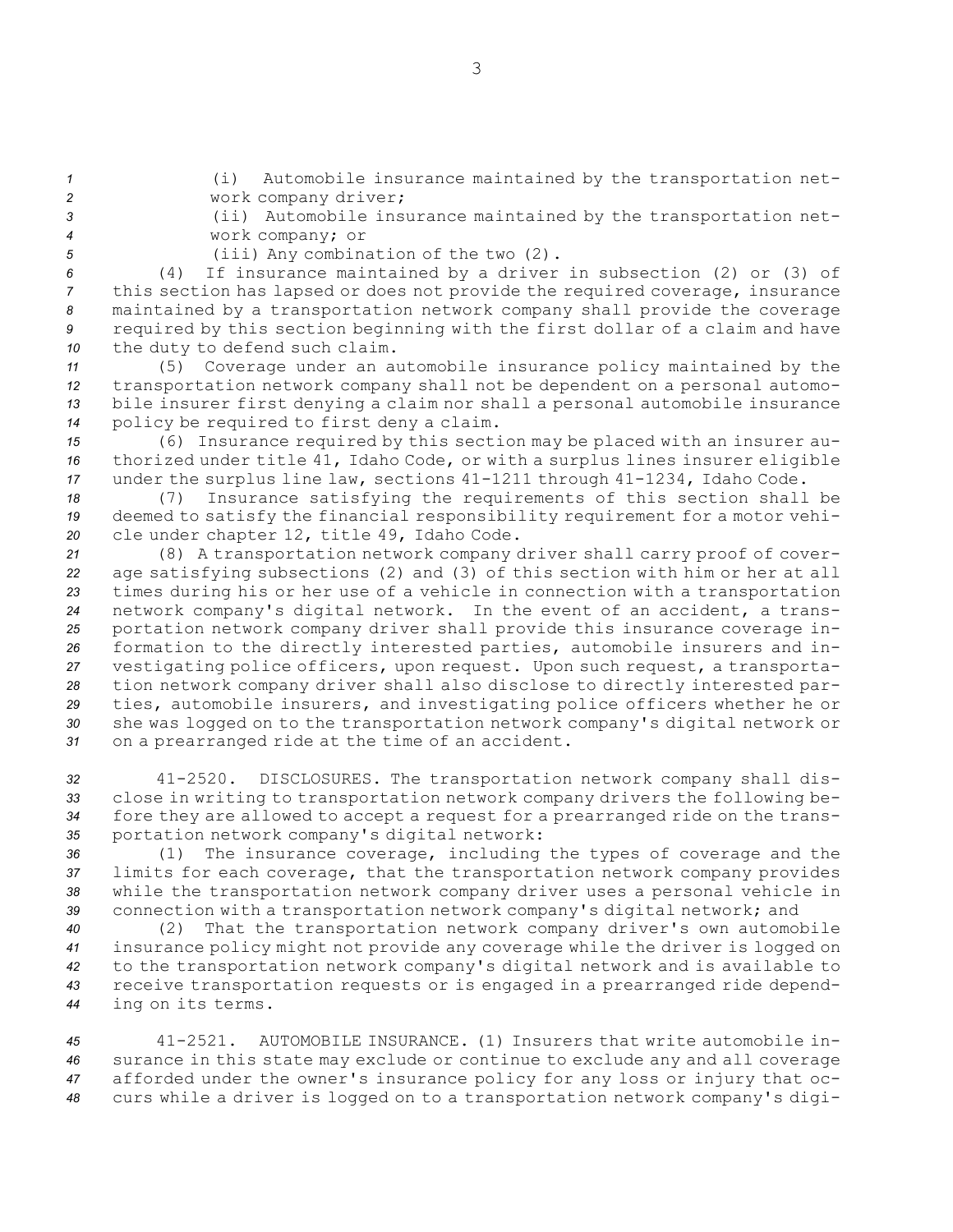*<sup>1</sup>* tal network or while <sup>a</sup> driver provides <sup>a</sup> prearranged ride. This right to ex-*<sup>2</sup>* clude all coverage may apply to any coverage included in an automobile insur-*<sup>3</sup>* ance policy including, but not limited to:

- *<sup>4</sup>* (a) Liability coverage for bodily injury and property damage;
- *<sup>5</sup>* (b) Personal injury protection coverage;
- *<sup>6</sup>* (c) Uninsured and underinsured motorist coverage;
- 
- *<sup>7</sup>* (d) Medical payments coverage;
- *<sup>8</sup>* (e) Comprehensive physical damage coverage; and
- *<sup>9</sup>* (f) Collision physical damage coverage.

 Such exclusions shall apply notwithstanding any requirement under chapter 12, title 49, Idaho Code. Nothing in this section implies or requires that <sup>a</sup> personal automobile insurance policy provide coverage while the driver is logged on to the transportation network company's digital network, while the driver is engaged in <sup>a</sup> prearranged ride or while the driver otherwise uses <sup>a</sup> vehicle to transport passengers for compensation. Nothing shall be deemed to preclude an insurer from providing coverage for the transportation net- work company driver's vehicle, if it so chose to do so by contract or endorse-*18* ment.

 (2) Automobile insurers that exclude the coverage described in section 41-2519, Idaho Code, shall have no duty to defend or indemnify any claim ex- pressly excluded thereunder. Nothing in this act shall be deemed to invali- date or limit an exclusion contained in <sup>a</sup> policy, including any policy sold or approved for sale in Idaho prior to the enactment of this act. An auto- mobile insurer that defends or indemnifies <sup>a</sup> claim against <sup>a</sup> driver that is excluded under the terms of its policy shall have <sup>a</sup> right of contribution against other insurers that provide automobile insurance to the same driver in satisfaction of the coverage requirements of section 41-2519, Idaho Code, at the time of loss.

 (3) In <sup>a</sup> claims coverage investigation, transportation network compa- nies and any insurer potentially providing coverage under section 41-2519, Idaho Code, shall cooperate to facilitate the exchange of relevant infor- mation with directly involved parties and any insurer of the transportation network company driver, if applicable, including the precise times that <sup>a</sup> transportation network company driver logged on and off of the transporta- tion network company's digital network in the twelve (12) hour period im- mediately preceding and in the twelve (12) hour period immediately follow- ing the accident and disclose to one another <sup>a</sup> clear description of the cov- erage, exclusions and limits provided under any automobile insurance main-tained under section 41-2519, Idaho Code.

 SECTION 2. That Section 49-3703, Idaho Code, as added in Section 1, House Bill No. 262, as enacted by the First Regular Session of the Sixty-third Idaho Legislature, be, and the same is hereby amended to read as *43* follows:

*<sup>44</sup>* 49-3703. DEFINITIONS. As used in this chapter, the following terms *<sup>45</sup>* have the meanings as stated:

 (1) "Transportation network company" or "TNC" shall mean an entity op- erating in Idaho that meets the requirements of this chapter and uses <sup>a</sup> digi- tal network or software application service to connect passengers to trans-portation network company services provided by transportation network com-